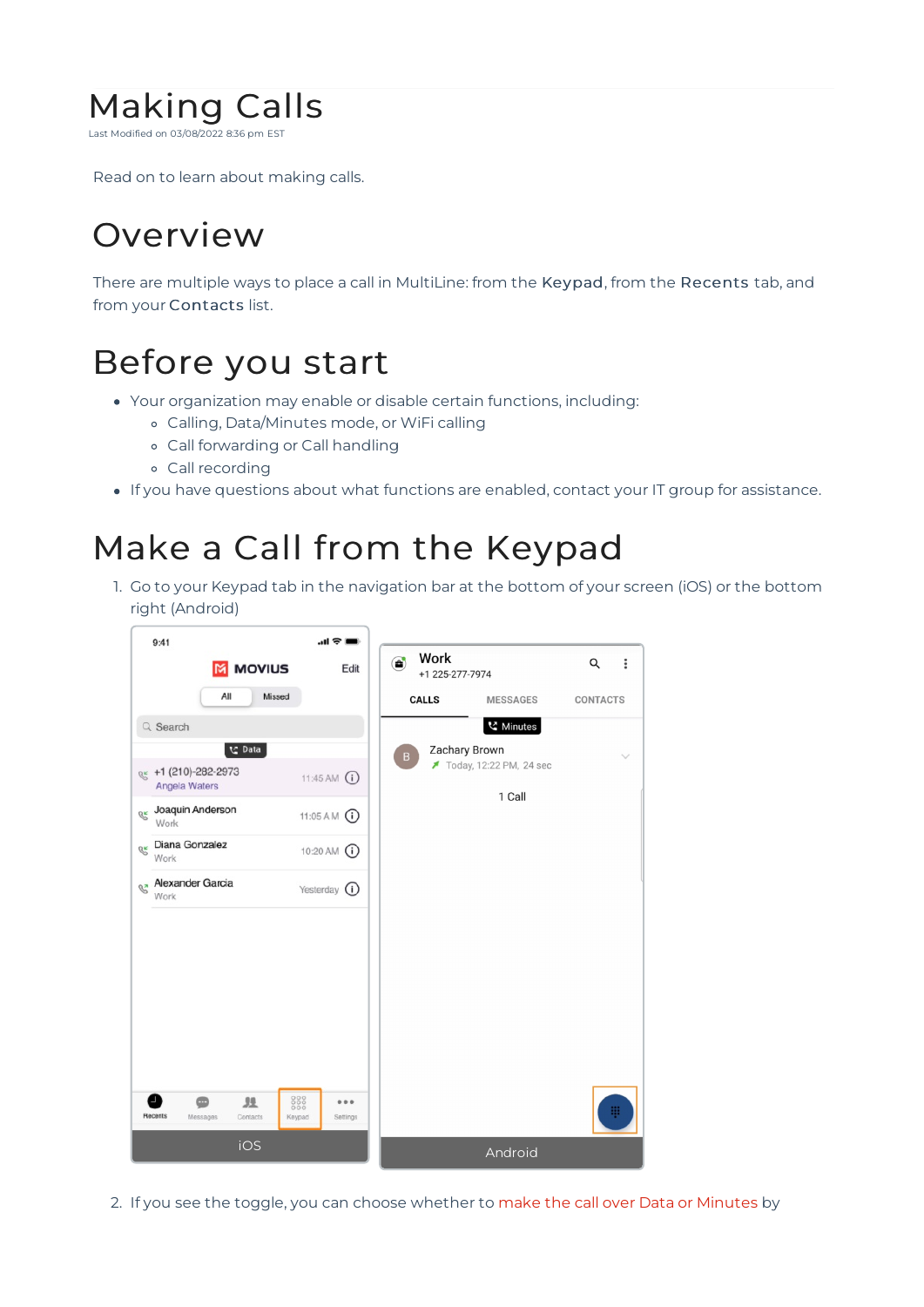tapping the toggle



3. Begin dialing the number Note: tap the country code to change it



4. Tap the Results area to view matches and select someone to dial from your Contacts.

| 2 Results Found |          |                             |
|-----------------|----------|-----------------------------|
| 40446<br>$+1$   |          | $\bullet$                   |
| 1<br>$\infty$   | 2        | $\frac{3}{\pi}$             |
| 4<br>GHI        | $5~$     | 6<br><b>MNO</b>             |
| 7<br>PQRS       | 8<br>TUV | WXYZ                        |
| $^{\star}$      | Ô        | #                           |
|                 |          | <b>Call Over</b><br>Minutes |
| Results area    |          |                             |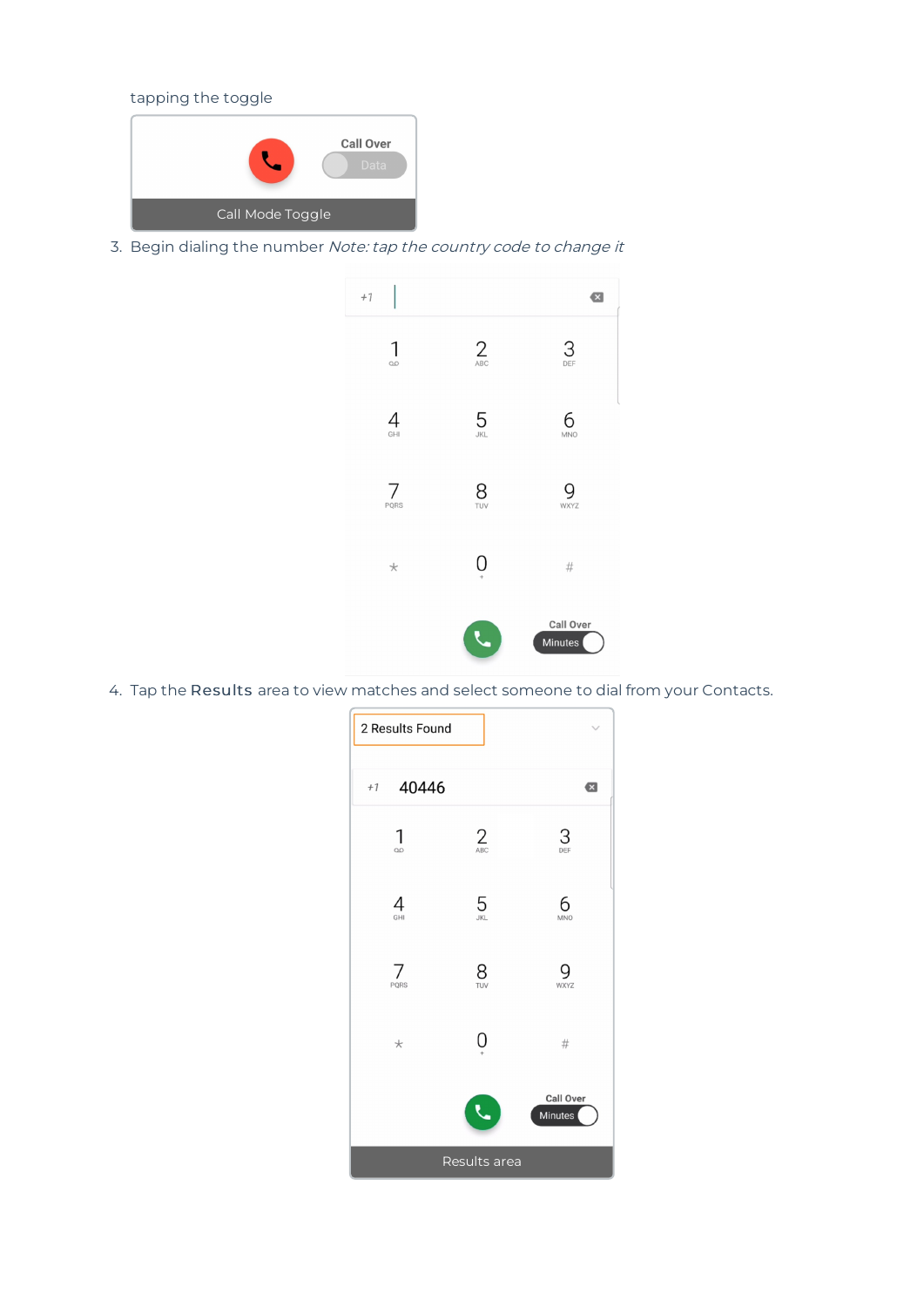

# Make a call from Contacts

1. Go to your Contacts tab in the navigation bar at the bottom of your screen (iOS) or top of your screen (Android) to bring up your Contacts list.



- 2. Tap a contact.
- 3. If you see the black tab, you can choose to make the call over Data or Minutes by tapping the toggle